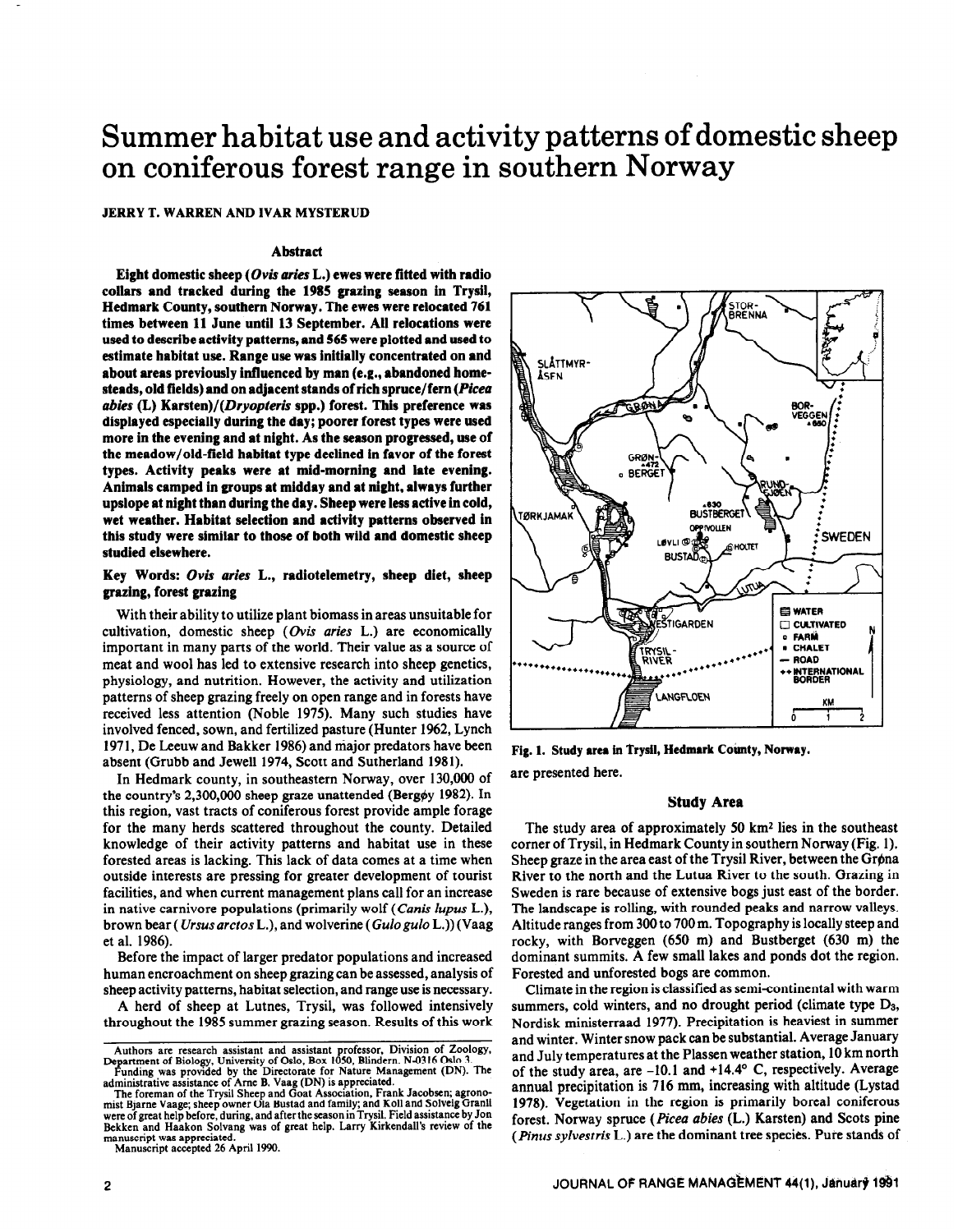more infertile sites, respectively. A mixture of the 2 species is most 1986). Relocation accuracy depends upon the number and accur-<br>common, however, with pine often dominating mixed stands, acy of receiving stations, and common, however, with pine often dominating mixed stands. Birch *(Betula odorata* Bechst.) may also be well represented in and receiver (White 1985). Animals were relocated using 2-3 bearthese mixed stands. Other species include aspen *(Populus tremula* ings. Since sheep are easily approached, most bearings were taken<br>L.) and mountain ash *(Sorbus aucuparia* L.). <br><250 meters from the collared animals. L.) and mountain ash (Sorbus *aucuparia* L.).

Understory vegetation varies from heather *(Calluna vulgaris*  (L.) Hull)/ lichen *(Cladonia* spp.) in the dry, infertile pine stands, to blueberry ( *Vaccinium myrtillus* L.)/fern *(Dryopteris* spp.) in the richer spruce stands. In the mixed stands, understory vegetation is variable, consisting mainly of blueberry, heather, and hairgrass *(Deschampsia flexuosa (L.)* Trin.).

The Lutnes area along the Trysil River was first settled in the late 1600s by Finnish immigrants. Cultivation and livestock grazing were subsequently begun on the south slope of Bustberget, as this higher-lying area was less subject to early frosts. Human activity on Bustberget increased steadily for more than 200 years. By the early 19OOs, 3 farms and 6 small holdings (crofts) dotted Bustberget. Today, many of these are abandoned, with just 5 houses still inhabited. None of these graze livestock, and cultivation is minimal. Timber harvesting and sheep grazing (the study herd from Vestigarden) are the only major activities on Bustberget today.

On some sites, holdings established and abandoned between 1700-1950 have been invaded by the surrounding forest. Tracts that were once open meadows and gardens are now covered with birch and spruce. Other once-cultivated areas have been reforested with spruce and pine since 1950. Regardless of the source of the prevailing overstory vegetation (by invasion or planting), the area's use from 1700-1950 is still reflected by the understory.

#### **Materials and Methods**

On 8 June 1985, 8 ewes in the Lutnes herd were selected from a total of 112 ewes which were accompanied by 193 lambs; selection was designed to reflect roughly flock composition with regard to ewe breed and age. Each ewe was fitted with a motion-sensing radio collar (model TX-IC-2 SMA\*142, Televilt of Sweden) weighing about 150 g. The transmitters operate on a frequency of 142 HMz with a maximum output of 3 mW. A separation of 10 KHz between each transmitter allows easy identification of individuals by frequency.

The collared ewes, along with most of the remaining flock, were driven on foot from the farm Vestigarden to Loovli on Bustberget, a distance of about 4 km. The remainder of the flock, about 40 animals, were driven by truck to Borveggen, an area 5 km northeast of Loøvli (Fig. 1). On Bustberget and Borveggen the sheep were left to graze freely throughout the remainder of the summer.

Radio tracking was done on foot beginning 11 June. A portable receiver (Televilt RX-8 1) was used with a hand-held 4 element Yagi antenna. This system was tested on sheep in Trysil in 1984 with good results (Mysterud et al. 1985). Initially, animals were located every 36 hours; *1000* the first day, 2200 the second, and not at all on the third day. After about 2 weeks, experience gained with the equipment, topography, and the flock allowed tracking frequency to be increased. It also became clear that the original tracking strategy was inadequate. A realistic description of the animals' habitat use and activity patterns was not being provided by the original tracking schedule.

Four new times-0600,1400,1800, and 0200-in addition to the original times, 1000 and 2200, were used. Animals were located every 28 hours; 0600 the first day, 1000 the second, 1400 on the third, and so on. On the seventh day the tracking cycle began again from 0600.

Ewes were located primarily by triangulation (Cochran 1980). Several limitations associated with the triangulation procedure

spruce and of pine are found on moister, more fertile, and dryer, have been described (Springer 1979, Garrott et al. 1986, Schober more infertile sites, respectively. A mixture of the 2 species is most 1986). Relocation ac

Direct observations of collared animals were also common. Only direct observations and locations that resulted from a triangulation angle of  $35-145^\circ$  (Litvaitis et al. 1986) were plotted. These observations were plotted on a 1:5000 economic map. An g-digit UTM (Universal Transverse Mercator) coordinate was assigned each location (Qstbye 1971).

Tracking ended 13 September, when the flock was herded and returned to Lutnes.

Site classification was recorded for each observation. This was read directly from the 1:5000 economic map of the study area. Readings were related to habitat type as shown in Table 1.

#### **Table 1. Habitat type as related to site classification. (Devised from Landskogstakseringen l%l, Fremstad and Elven 1987).**

| Site classification <sup>1</sup>         | Habitat types in<br>this study                           | Vegetation types <sup>2</sup>                                                                                 |
|------------------------------------------|----------------------------------------------------------|---------------------------------------------------------------------------------------------------------------|
| Highly productive<br>coniferous forest   | Picea abies/<br>Dryopteris spp.                          | Large-herb spruce forests<br>Small herb spruce forest<br>Large fern spruce forest<br>Small fern spruce forest |
| Middling productive<br>coniferous forest | Picea abies/                                             | Blueberry spruce-forest<br>Vaccinium myrtillus Berry/shrub mixed forest                                       |
| Lesser productive<br>coniferous forest   | Pinus sylvestrius/<br>Calluna vulgaris/<br>Cladonia spp. | Heather-, lichen-rich<br>pine forest                                                                          |
| Fully/lightly<br>cultivated land         | Meadow/old-field                                         | Cleared pasture on small<br>fern spruce sites<br>Abandoned meadow/<br>old-field (calcium poor)                |

'From I:5000 economic map. \*After Fremstad and Elven 1987.

Availability of habitat types was calculated by placing a 1,050 point grid over a map of the area and systematically recording habitat type at each point on the grid. This tally is assumed to give an adequate estimate of the relative proportion of the types available (Mysterud 1983). A chi-square test of homogeneity was used to compare type use to type availability.

A motion switch which changed the pulse rate of the transmitter when an animal was either active or inactive was incorporated into each transmitter. An active animal is indicated by a slow pulse rate; an inactive animal by a rapid pulse rate. Collared animals were often observed directly, as well as located by telemetry. When observed, a more detailed description of their activity was recorded. Since determination of animal activity/inactivity did not depend upon accurate triangulation, all 761 relocations could be used to describe activity patterns.

The relationship of warm/cool weather to activity/ inactivity was tested using a  $2 \times 2$  contingency table.

#### **Results**

#### **Habitat Preference**

The 8 sheep frequented all 4 of the study area's habitat types. Habitat use was not in proportion to habitat availability, however *(P<O.Ol). Use* of the richer meadow/old-field and spruce/fern types was proportionally greater than availability. The common spruce/ blueberry type and the poorer pine/ heather/lichen type were used proportionally less than availability (Table 2).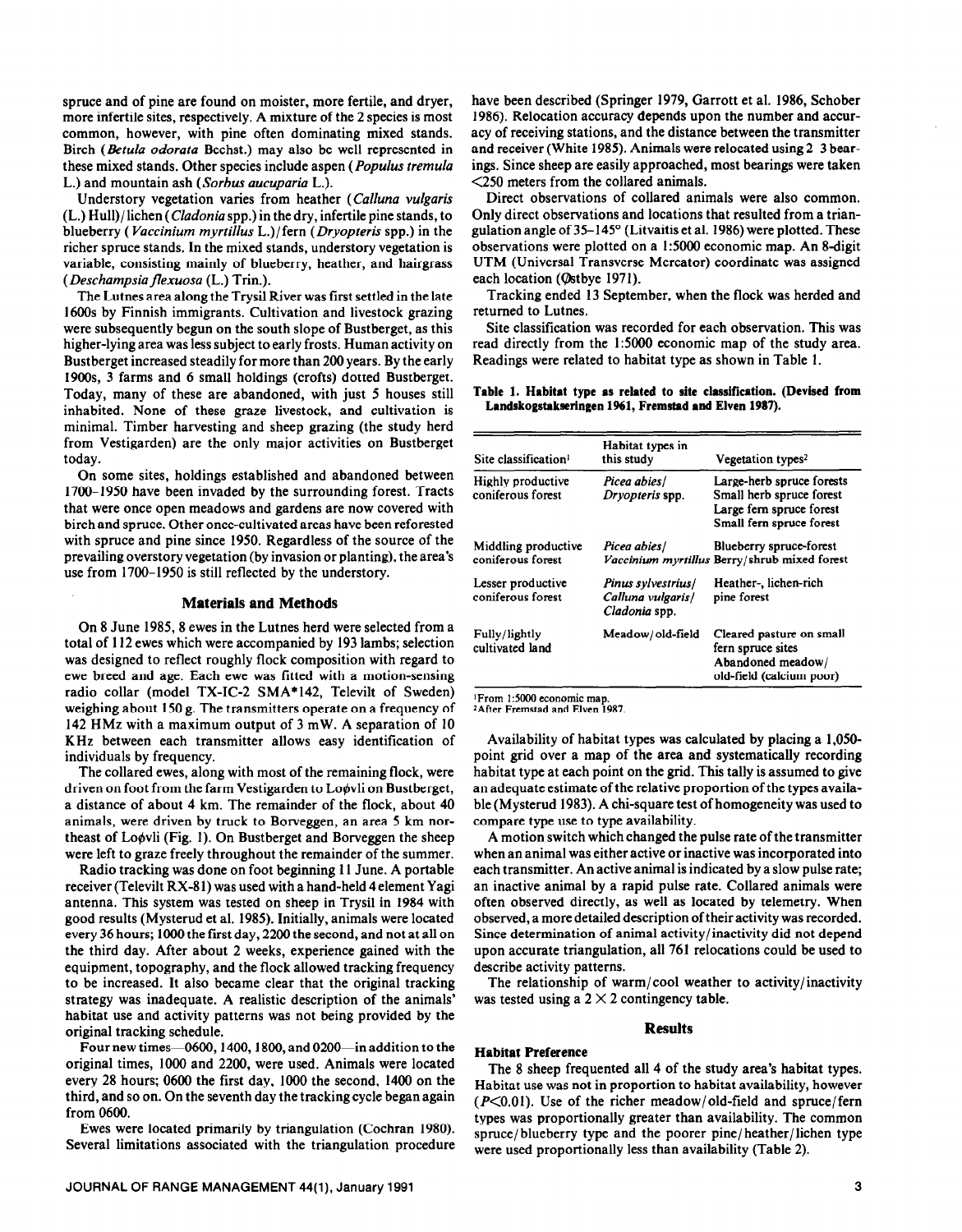Table 2. Availability and use of each habitat **type in the Lutnes study area, southern Norway.** 

| Habitat type <sup>1</sup>                            | Availability<br>(%) | Use<br>(%) |
|------------------------------------------------------|---------------------|------------|
| Picea abies/Dryopteris spp.                          | 19.1                | 32.8       |
| P. abies/Vaccinium myrtillus                         | 70.5                | 51.0       |
| Pinus sylvestrius/ Calluna<br>vulgaris/Cladonia spp. | 5.8                 | 4.5        |
| Meadow/old-field                                     | 4.1                 | 11.6       |

**1 Habitat types arc descried in Table** I.

Habitat use varied significantly with time of day  $(P<0.01)$ . Use of meadow/ old-field and spruce/ fern habitat types occurred primarily during morning and early afternoon. Of a total of 255 relocations falling within these 2 types, 167 (65%) were recorded between 0600 and 1400. In contrast, 88 (35%) were recorded between 1800 and 0200.

While the richer types were preferred during the day, the more common spruce/ blueberry and the poorer pine/ heather/lichen types were preferred in the evening and at night. Of a total of 3 10 relocations falling within these 2 types, 206 (66%) were recorded between 1800 and 0200. One hundred and four (34%) were recorded between 0600 and 1400 (Table 3).

Table 3. **Number (percent)' of relocations in each habitat type by time of day** (TOD) **in the** Lutnes **study area, southern Norway.** 

|            | Habitat type <sup>2</sup>             |                               |                                                             |                          |       |
|------------|---------------------------------------|-------------------------------|-------------------------------------------------------------|--------------------------|-------|
| <b>TOD</b> | Picea<br>abies/<br>Dryopteris<br>spp. | P. abies/<br>Vaccinium<br>sp. | Pinus<br>sylvestris/<br>Calluna<br>sp.,<br>Cladonia<br>spp. | Meadow/<br>Old-<br>field | Total |
| 0200       | 6(13.3)                               | 29 (64.4)                     | 8(17.7)                                                     | 2(4.4)                   | 45    |
| 0600       | 8 (16.0)                              | 35 (70.0)                     | (6.0)<br>3.                                                 | 4(8.0)                   | 50    |
| 1000       | 89 (50.2)                             | 43 (24.2)                     | (1.6)<br>3                                                  | 42 (23.7)                | 177   |
| 1400       | 13 (29.5)                             | 20(45.4)                      | (0.0)<br>0                                                  | 11(25.0)                 | 44    |
| 1800       | 19 (47.5)                             | 17(42.6)                      | (5.0)<br>2                                                  | (5.0)<br>2               | 40    |
| 2200       | 54 (25.8)                             | 140 (66.9)                    | (4.7)<br>10                                                 | (2.3)<br>5               | 209   |
| Total      | 189                                   | 284                           | 26                                                          | 66                       | 565   |

**~Numher of relocations in habitat type** *h* **at TOD ~/Total number of relocations tained at TOD a** 

**Wabitat types arc given in** Table 1.

Habitat preference varied significantly as the grazing season progressed ( $P \le 0.01$ ) (Table 4). Use of the meadow/old-field habitat type declined from the beginning of the season to the end. Thirty-two of the 66 relocations (48%) falling within this type were obtained during the first l/3 of the season. Only 10 relocations (15%) fell within this type in the final  $1/3$  of the season. Use of the 3 forest types, which accounted for 95% of the available habitat, contrasted sharply to this. In the first l/3 of the season they contained 70% (24) of the 106 relocations; in the final l/ 3, this had increased to 96% (247 of 257 relocations).

#### **Activity Patterns**

Sheep activity on Bustberget was rhythmic and consistent. Grazing began around sunrise and continued until midday. Activity started on and about the campsite used the previous night. From this starting point, movement was not random, but directed downslope. Sub-flocks grazed hurriedly and sporadically, often trotting or running downslope 10-50 meters only to stop suddenly and begin grazing again. Of 289 relocations obtained between 0600 and 1000, 201 (70%) were noted as active.

Table 4. Number (percent)<sup>1</sup> of relocations in each habitat type obtained in **the beginning, middle, and end of the grazing season, in the Lutnes study area, southern Norway.** 

|                                           | Habitat type <sup>2</sup>          |                                          |                                                             |                                   |                   |
|-------------------------------------------|------------------------------------|------------------------------------------|-------------------------------------------------------------|-----------------------------------|-------------------|
| Period                                    | Picea<br>abies/<br>spp.            | P. abies/<br>Dryopteris Vaccinium<br>sp. | Pinus<br>sylvestris/<br>Calluna<br>sp.,<br>Cladonia<br>spp. | Meadow/<br>Old-<br>field          | Total             |
| 11.06-10.07<br>11.07-10.08<br>11.08-13.09 | 35(33.0)<br>51 (25.2)<br>103(40.1) | 34 (32.1)<br>121 (60.0)<br>129 (50.2)    | 5(4.7)<br>6(3.0)<br>15 (5.8)                                | 32 (30.2)<br>24 (11.9)<br>10(3.9) | 106<br>202<br>257 |
| Total                                     | 189                                | 284                                      | 26                                                          | 66                                | 565               |

'Number of relocations in habitat *h* **during period p/Total number of relocations obtained during period p. ZHabitat types are given in Table 1.** 

Most of the flock was inactive for 2-5 hours in the middle of the day. Sheep lay idle until mid-afternoon, often gathered in large flocks and lying tightly huddled. This time was also spent ruminating.

Grazing began again around mid-afternoon-gradually at first, with only a few individuals grazing. Within a short time all were active. A total of 60 relocations were made at 1400. Of these, 40 (67%) were recorded as active. By 1800 this had increased to  $98\%$ (49 of 50 relocations).

Movement in the afternoon was directed upslope. This movement was more gradual than that of the morning. Flocks dispersed during the course of the evening, but often gathered again in groups of 5 to 20at the night's campsite. Here, animals grazed until just after sunset. By nightfall most of the sheep were bedded down for the night. Fifty-two percent (155 of 299) of the relocations from 2200 were recorded as active. At 0200, only 1 of  $64$  ( $\leq$ 2%) relocations indicated an active animal.

Night camping was in groups, though these groups were more loosely assembled than those formed at midday. Huddling was not observed. Little night time activity was noted. This daily cycle continued throughout the season, though it was affected by both weather conditions and day length. Cold or wet weather, defined as a temperature at observation time of  $\langle 10^\circ \text{ C}$ , and/or rainy or foggy conditions, significantly reduced the herd's overall activity level ( $P<0.01$ ). Under such conditions, 52% (171 of 327) of the signals received indicated an inactive animal. This is compared to 33% (144 of 434) received under dryer conditions.

After 23 June, the days became shorter. This delayed the starting point in the morning and made for earlier camping in the evening.

#### **Discussion**

## **Habitat Preference**

**A** relatively stable die1 pattern of habitat use was established early in the grazing season. Use of the culturally modified areas and the adjacent spruce/fern forest type was most common during the day, while the poorer forest types were utilized more in the evening and at night. The largest congregations of sheep were observed at midday at Løvli. However, modified areas such as Løvli, were seldom, it ever, used as a campsite at night. Similar behavior in sheep has been noted elsewhere (Hewson and Wilson 1979, Scott and Sutherland 1981). Pratt et al. (1986) observed that both cattle and ponies displayed a die1 redistribution from more open grasslands during the day to denser woodland at night. They suggested this to be shelter-seeking behavior, as it was more pronounced with extreme weather conditions. Welch (1981) also reported die1 movement by sheep, from richer grassland to the coarser heather.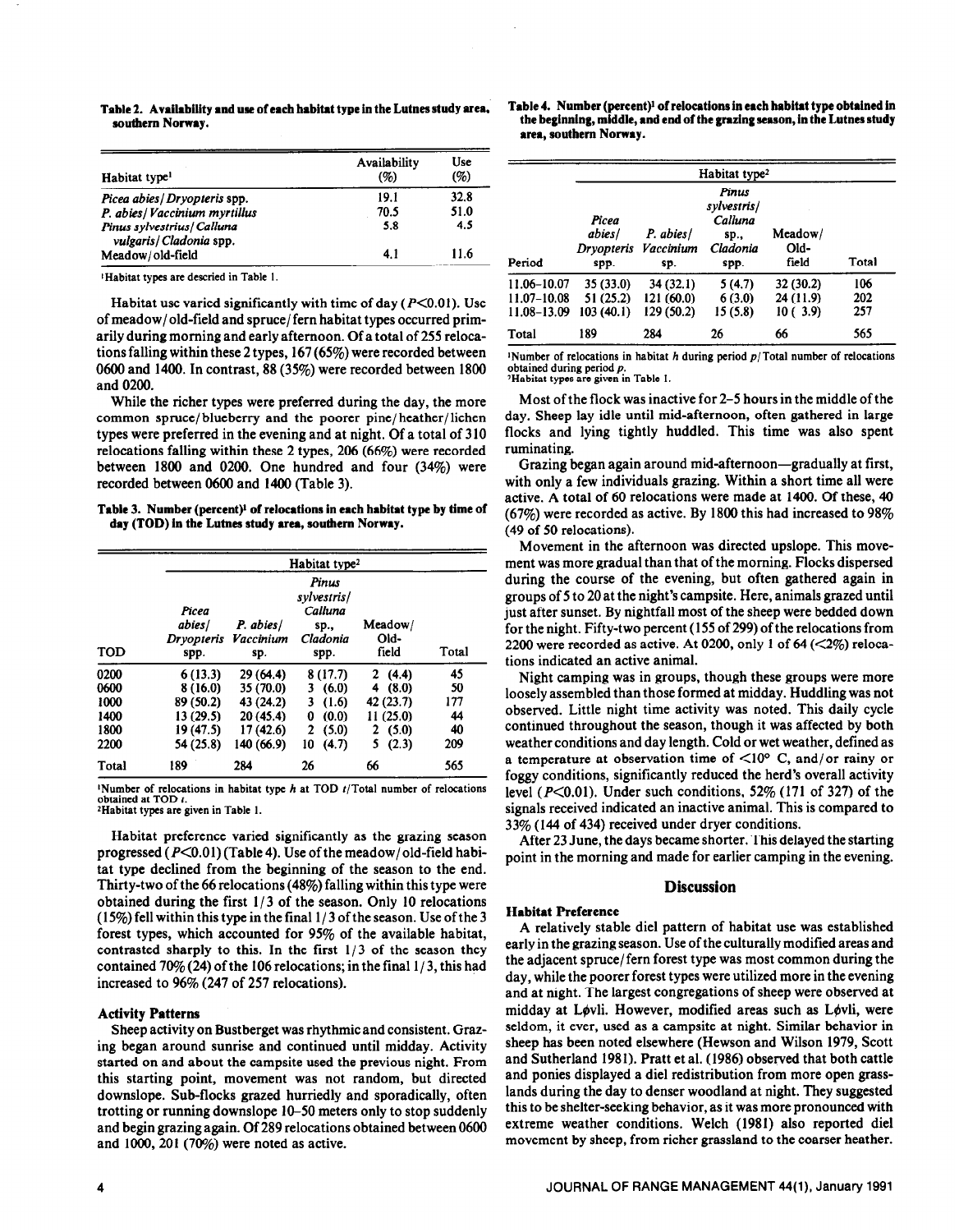The daily migration of sheep (and other livestock) is perhaps best described in terms of structural rather than vegetational preference. Sheeps' preference for higher-lying ground at night is well documented (Bowns 1971, Arnold and Dudzinski 1978, Scott and Sutherland 1981, Welch 1981). This preference was consistently displayed in Trysil, where sheep typically camped on high, open ridges. It is doubtful that this uphill movement was in response to nutritional needs. Richer meadow vegetation and salt were located downslope from the usual campsites.

Higher altitudes may provide other advantages at night. Biting insects are more numerous in the dense, calm forest stands. Insect pests may be effectively evaded by moving to open breezy ridges. Uphill movement may also be a behavioral mechanism used for predator avoidance (Martin 1963). Though predation was not noted in this study, losses to bears in this region are prevalent (Mysterud and Warren unpublished). The open, high-lying campsites in Trysil afforded a wide view of the surrounding terrain. Evening breezes may also have provided the bedded sheep with olfactory information about their surroundings. High, open areas may therefore offer the safest bedding sites. The notion that uphill movements serve as an anti-predator strategy has been questioned (Hewson and Verkaik 1981). In Scotland, Hewson and Wilson (1979) stated that the vegetation found higher up on the hill consisted of 'birch trees and scrub [that] gave better cover to foxes.' This behavioral trait may, however, be a remnant from wild sheep. An affinity for camping and bedding sites on high, relatively inaccessible ground with good visibility is common among bighorn sheep *(Ovis cunadensis* Shaw) (Woolf et a1.1970, Simmons 1980, Gionfriddo and Krausman 1986). If such behavior in modern domestic sheep is a remnant from ancestral forms, it may well conflict with present-day conditions in Scotland.

Preference for the culturally influenced meadow/ old-field type was predominant in the beginning of the season. Decades of cultivation on sites chosen because of their fertility, favorable exposure, and drainage has certainly enhanced production of highly palatable forage plants. Similar observations were made in Wales by Hughes et al. (1975). Here, the highest concentrations of sheep were consistently found '. . . on land affected by man from an earlier period.'

Use of this habitat type declined in favor of the forest types as the season progressed. Snow retreats first from open sites, thus allowing the growing season to commence several days (or even weeks) earlier than in denser forest stands. As forage plants in the openings mature, their fiber content increases and nutritional value declines. Many of the same preferred forage species are found on the forested sites, but at an earlier stage of development. Sheep likely followed a phenological gradient, from open sites early in the season, into the denser forest as the season progressed, in order to locate preferred forage plants and maximize nutrient intake.

The increased use of the forest types as the season progressed may have been prompted by an increased avoidance of the meadow/ old-field type in addition to an increased preference for the forest. The heavy use of the meadow/old-field sites at the beginning of the season led to their early contamination with excrement. Sheep are known to avoid contaminated forage (Hulet et al. 1975). At some point in the first half of the grazing season, some contamination threshold may have been reached, causing the herd to shun this previously favored type. In the chi-square calculations, the negative use of the meadow/ old-field type at the end of the season was surpassed only by the strong preference of this type early in the season.

Use of the pine/ heather/lichen type was also observed, but to a lesser extent than was use of the richer areas. The attraction to such areas may be related to the distribution and development of fungi. The utilization of fungi by livestock is apparently common. Bjug-

stad and Dalrymple (1968) found that cattle used otherwise nonpreferred habitats in search of fungi. Syrjälä-Qvist (1986) found fungi to contain the highest percent of crude protein of all forage species tested. Crude protein in fungi was more than double that in hairgrass. Little is known about the relative importance of fungi in the sheep's diet, though they are recognized as a seasonally important component in that of deer *(Odocoileus* spp.) (Miller and Halls 1969, Crawford 1982) and cattle (Bjugstad and Dalrymple 1968). It is possible that areas generally viewed as very poor sheep range can in fact contribute significantly to the animal's diet.

Temperature and precipitation greatly influence vegetation growth and production. The summer of 1985 was exceptionally rainy and cool. Precipitation was nearly double the normal in many parts of Trysil. The unusual weather likely affected the study area's vegetation by delaying development and preventing or delaying the drying out of exposed areas. Such weather would also favor fungi production. How habitat use deviated in 1985 from that of **a"norma1" year** is unknown. The general patterns observed in Trysil are, however, similar to those observed elsewhere in the region (Ola Bustad per comm., Mysterud and Warren 1987).

#### **Activity and Movements**

The cyclic activity pattern displayed by the Bustberget herd is typical for both wild and domestic sheep. From the Stone's sheep ( *Ovis dalli stonei* Allen) and desert bighorn in North America, to domestic breeds in New Zealand, Australia, and Great Britain, the same daily cycle is displayed (Lynch 1971, Simmons 1980, Scott and Sutherland 1981, Welch 1981, Seip and Bunnell 1985).

In this study, it was not only the basic activity pattern that was typical. Observations made in Trysil were comparable, in detail, to studies done elsewhere. Bowns (1971), working with purebred Ramboullet, Targhee, and Columbia sheep in USA, described the same behavior as observed in Trysil. In his study, sheep travelled further, and in a shorter period of time, in the morning than in the evening; morning grazing was more sporadic. Moreover, movements from the campsite and from the midday bedding site were not random, but consistently directed downslope and upslope, respectively. Also, as observed in Trysil, Bowns'sheep 'reached the bedgrounds before they were ready to bed down. . . They spent this time feeding.'

As no predation was noted in this study, it is not known how the cyclic activity pattern may be affected by the presence of large predators. However, the predictable activity exhibited by the sheep would likely make them highly susceptible to predation, since an intelligent predator would quickly learn and take advantage of the seemingly consistent pattern.

The 8 ewes monitored in this study were less active in chilly, damp weather. With the transmitters used here, detailed description of sheep activity was not possible. More detailed time-budget studies elsewhere have shown that most "activity" is grazing (Grubb and Jewel1 1974; Arnold and Dudzinski 1978, Scott and Sutherland 1981). The many direct observations made in Trysil support this. There was no basis on which to judge animal performance in this study. It is therefore impossible to say how a possible reduction in grazing time may have affected performance.

#### **Literature Cited**

- Arnold, G.W., and M.L. Dudzinski. 1978. Ethology of free-ranging domes**tic animals. Elsevier Publ., Amsterdam.**
- Bergøy, O. 1982. Development and Goal-setting, p. 11-35. *In.* O. Bergøy **(ed), Sheep husbandry in the future. (In Norwegian). Landbruksforlaget, Oslo.**
- **Bjugstad, A.J.,** and **A.V. Dalrymple. 1968. Behavior of beef heifers on Ozark ranges. Missouri Agr. Exp. Sta. Bull. 870.**
- **Bowns, J.E. 1971. Sheep behavior under unherded conditions on mountain summer ranges. J. Range Manage. 24105-109.**